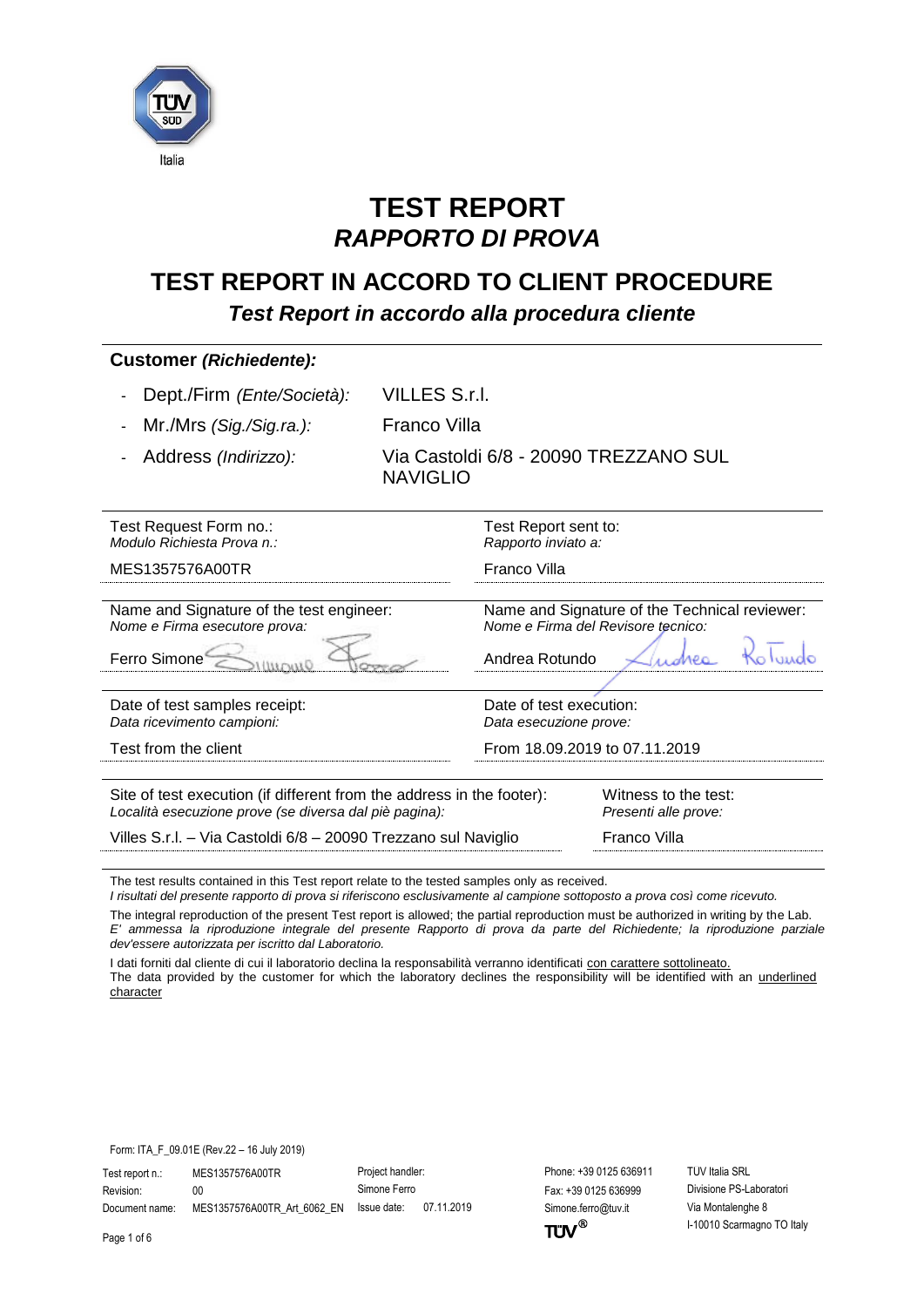

<span id="page-1-0"></span>**1 TEST SETUP** *SETUP DI PROVA*

- <span id="page-1-1"></span>**1.1 SAMPLE IDENTIFICATION** *IDENTIFICAZIONE CAMPIONE*
- **1.1.1 Product/material subjected to test:** Art. 5679/S *Prodotto/materiale sottoposto a prova:*
- 
- 1.1.3 Level (Series product, prototype, etc.): Series *Livello (Prodotto di serie, prototipo, ecc.):*
- **1.1.4 Part number:** Art. 5679/S *Codice prodotto:*
- **1.1.5 Serial number:** None *N° Matricola:*
- **1.1.6** Sample identification code: Test from the client *Codice identificativo del campione:*

**1.1.2 Description:** Sliding system with soft closing and soft Descrizione: *Descrizione:* opening.

<span id="page-1-2"></span>**1.2 AUXILIARY DEVICES** *DISPOSITIVI AUSILIARI*

None

<span id="page-1-3"></span>**1.3 TEST CONFIGURATION** *CONFIGURAZIONE DI PROVA*



Test configuration without load test.

Form: ITA\_F\_09.01E (Rev.22 – 16 July 2019)

Test report n.: MES1357576A00TR Project handler: Phone: +39 0125 636911 TÜV Italia SRL Revision: 00 00 Simone Ferro Fax: +39 0125 636999 Divisione PS-Laboratori

Document name: MES1357576A00TR\_Art\_6062\_EN Issue date: 07.11.2019 Simone.ferro@tuv.it Via Montalenghe 8  $TUV^{\circledast}$ 

I-10010 Scarmagno TO Italy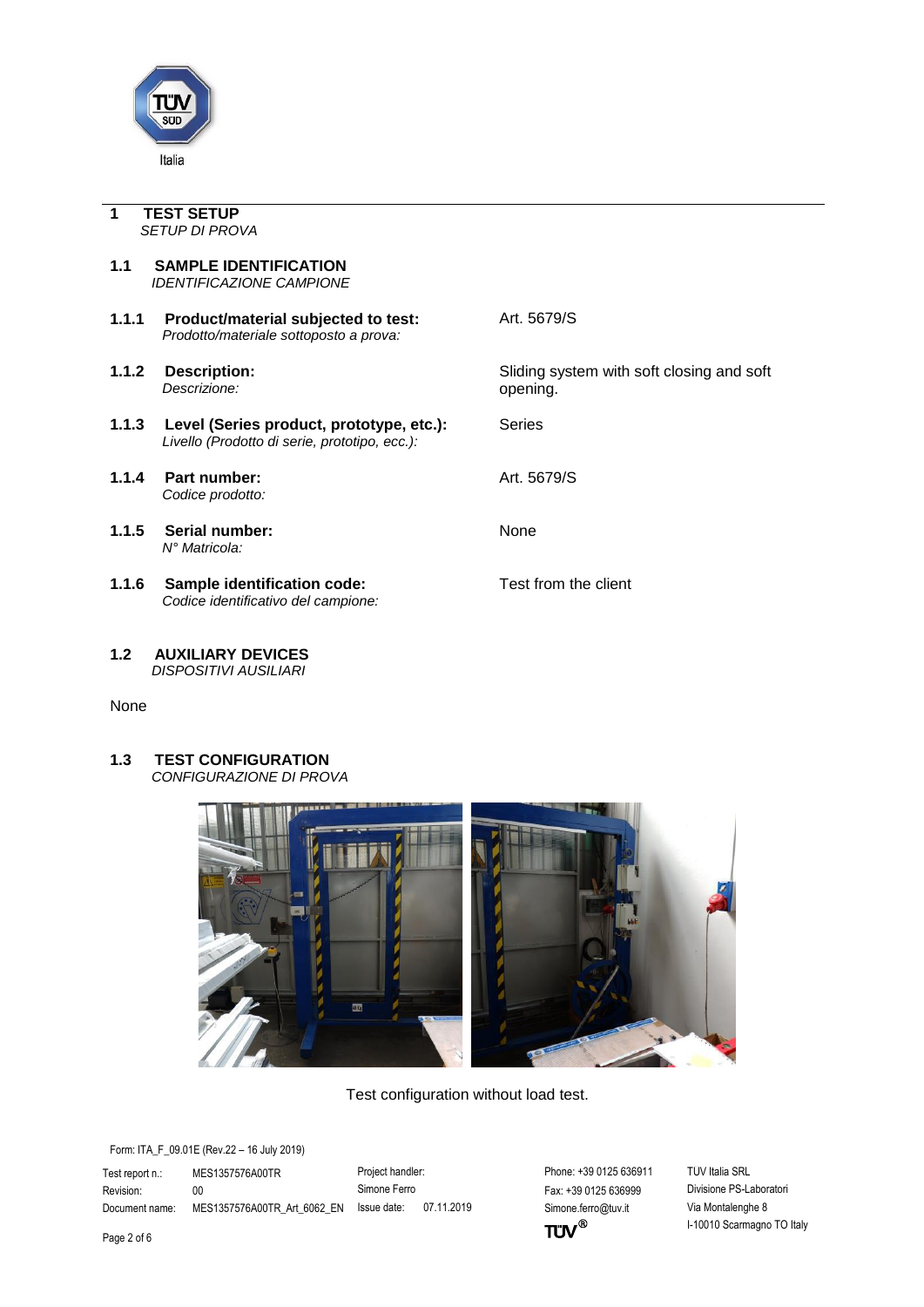

#### <span id="page-2-0"></span>**1.4 DIAGNOSTIC SYSTEM** *SISTEMA DIAGNOSTICO*

Visual Check.

# <span id="page-2-1"></span>**2 TEST LIST**

*ELENCO DELLE PROVE*

<span id="page-2-2"></span>

|     | <b>Test Description</b>                | Reference document | <b>Standardized</b> | <b>Differencies</b> |
|-----|----------------------------------------|--------------------|---------------------|---------------------|
| 2.1 | <b>FATIGUE TEST</b><br>Prova di Fatica | Client procedure   | No                  | No                  |
|     |                                        |                    |                     |                     |

## <span id="page-2-3"></span>**3 TEST EQUIPMENT USED**

*APPARECCHIATURE UTILIZZATE*

| <b>Description</b> | <b>Manufacturer</b> | <b>Model</b> | Serial no./ID | Used in test n.: |
|--------------------|---------------------|--------------|---------------|------------------|
| Dinamometer        | Sauter              | FH 500       | ZH17Y02251    | ົາ 1<br><u>.</u> |

<span id="page-2-6"></span><span id="page-2-5"></span><span id="page-2-4"></span>

| 4   | <b>ENVIRONMENTAL CONDITIONS</b><br>CONDIZIONI AMBIENTALI      |              |
|-----|---------------------------------------------------------------|--------------|
| 4.1 | <b>ROOM TEMPERATURE</b><br><i><b>TEMPERATURA AMBIENTE</b></i> | Not required |
| 4.2 | <b>RELATIVE HUMIDITY</b><br>UMIDITA' RELATIVA                 | Not required |
| 4.3 | <b>PRESSURE</b><br><b>PRESSIONE</b>                           | Not required |
|     |                                                               |              |
| Е   | <b>MEACHDEMENT HIMCEDTAINTV</b>                               |              |

#### <span id="page-2-8"></span><span id="page-2-7"></span>**5 MEASUREMENT UNCERTAINTY** *INCERTEZZA DI MISURA*

Measurement uncertainties was estimated as expanded uncertainty obtained multiplying the standard uncertainty by the coverage factor k corresponding to a confidence level of about 95%. Declared uncertainties are obtained with factor k=2 except if otherwise specified.

| <b>Measurement</b> | <b>Expanded uncertainty</b> | Found in test n.: |
|--------------------|-----------------------------|-------------------|
| Compression        | ±1%                         | 2.1               |
| Strenght           | ±1%                         | 2.1               |

Form: ITA\_F\_09.01E (Rev.22 – 16 July 2019)

| Test report n.: | MES1357576A00TR             | Project handler: |            |
|-----------------|-----------------------------|------------------|------------|
| Revision:       | 00                          | Simone Ferro     |            |
| Document name:  | MES1357576A00TR Art 6062 EN | Issue date:      | 07.11.2019 |

Simone.ferro@tuv.it Via Montalenghe 8  $TUV$ <sup>®</sup>

Phone: +39 0125 636911 TÜV Italia SRL Fax: +39 0125 636999 Divisione PS-Laboratori I-10010 Scarmagno TO Italy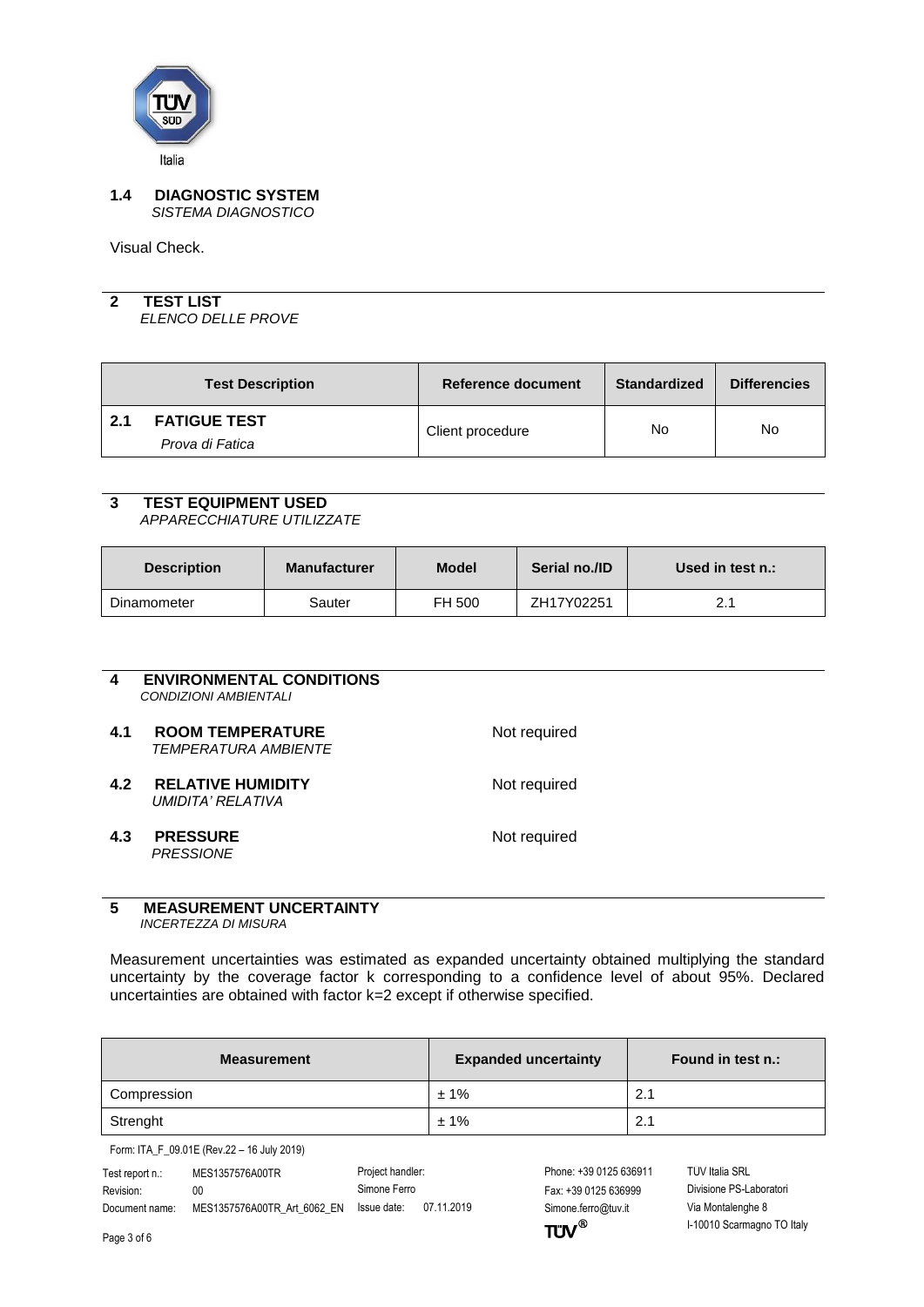

#### <span id="page-3-0"></span>**6 SAMPLING PLAN** *PIANO DI CAMPIONAMENTO*

Sample selected by the customer.

#### <span id="page-3-1"></span>**7 TEST AND/OR MEASUREMENT RESULTS** *RISULTATI DELLE PROVE E/O MISURE*

- <span id="page-3-2"></span>**7.1 TEST N.1 – FATIGUE TEST** *PROVA N.1 – Prova di fatica*
- <span id="page-3-3"></span>**7.1.1 TEST PURPOSE** *SCOPO DELLA PROVA*

The purpose of this test is evalue

### <span id="page-3-4"></span>**7.1.2 SET-UP**

*PREPARAZIONE* 

Mechanical system for open and closed the door, with a 1-meter in-out run and 1 meter in return.

#### <span id="page-3-5"></span>**7.1.3 TEST DESCRIPTION**

*DESCRIZIONE DELLA PROVA* 

Fatigue test of 100000 opening and closing cycles at intervals of 50000 with 140 Kg (10 kg more request).

### <span id="page-3-6"></span>**7.1.4 TEST RESULTS**

*RISULTATI DI PROVA* 

After testing, the product maintains the initial functionality.

Form: ITA\_F\_09.01E (Rev.22 – 16 July 2019)

Test report n.: MES1357576A00TR Project handler: Phone: +39 0125 636911 TÜV Italia SRL Revision: 00 00 Simone Ferro Fax: +39 0125 636999 Divisione PS-Laboratori Document name: MES1357576A00TR\_Art\_6062\_EN Issue date: 07.11.2019 Simone.ferro@tuv.it Via Montalenghe 8

 $TUV^{\circledast}$ 

I-10010 Scarmagno TO Italy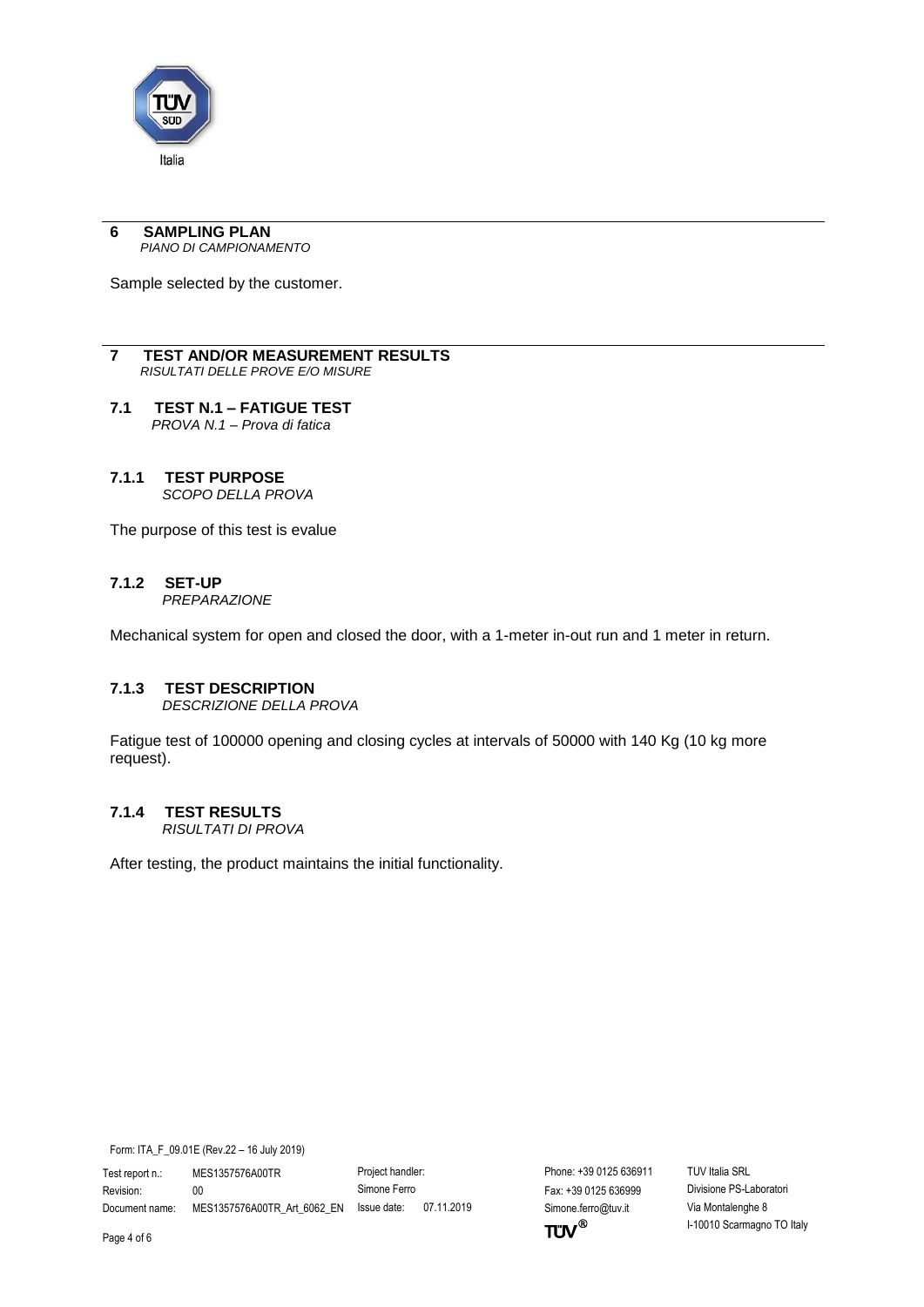

<span id="page-4-0"></span>**8 REMARKS** *NOTE*

None

<span id="page-4-1"></span>**9 APPENDIX** *APPENDICE*

## <span id="page-4-2"></span>**9.1 PHOTO DOCUMENTATION**

*DOCUMENTAZIONE FOTOGRAFICA*



#### <span id="page-4-3"></span>**9.2 ATTACHMENTS**  *ALLEGATI*

None.

Form: ITA\_F\_09.01E (Rev.22 – 16 July 2019)

Test report n.: MES1357576A00TR Project handler: Phone: +39 0125 636911 TÜV Italia SRL Revision: 00 00 Simone Ferro Fax: +39 0125 636999 Divisione PS-Laboratori

Document name: MES1357576A00TR\_Art\_6062\_EN Issue date: 07.11.2019 Simone.ferro@tuv.it Via Montalenghe 8<br>Page 5 of 6 l-10010 Scarmagno

I-10010 Scarmagno TO Italy

Page 5 of 6